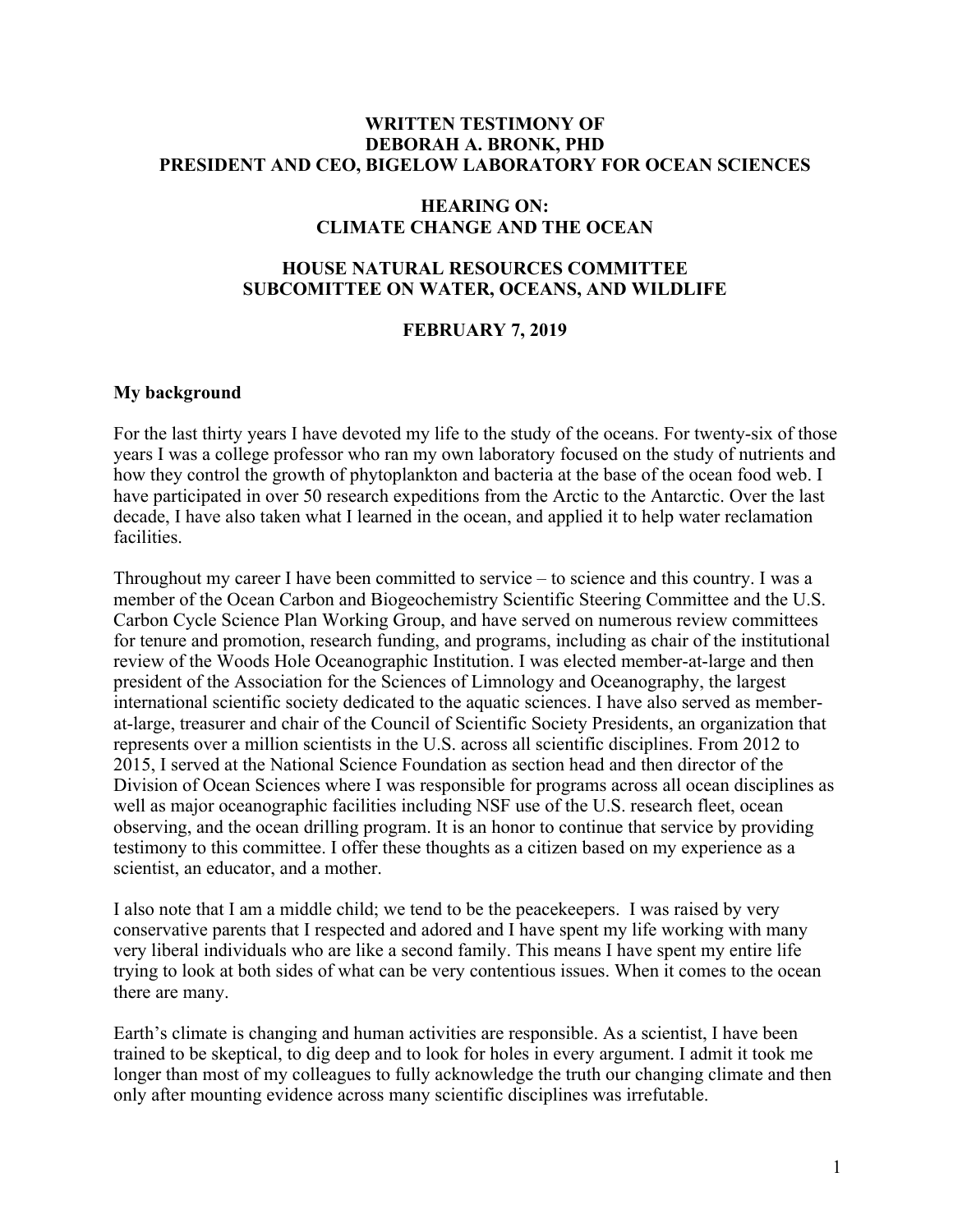My work has taken me to the world's most remote areas and humanity's fingerprints are everywhere – on land and in the ocean. One need only look at the nighttime composite photos of the Earth from space to see how dramatically we have changed the face of this planet. From this vantage point, that we have altered our climate should come as no surprise.

There is an abundance of scientific literature documenting changes to our climate and oceans and I will not do it justice here. In the time and space allowed I have tried to provide a brief tutorial of the basics that I would want all of our elected officials to know. I direct interested readers to the many excellent summary documents prepared through the National Climate Assessments, the State of the Carbon Cycle Reports, and the many products developed through the Intergovernmental Panel on Climate Change (IPCC).

## **Why the climate is changing**

Life exists on Earth because the planet has a blanket of atmospheric gases, including water vapor, carbon dioxide, and methane, that acts like the glass of a greenhouse and retains some of the energy from incoming solar radiation. Over the past 100 years, mankind has taken carbon buried deep within the ground as fossil fuels, and burned it to power the incredible technological advances started during the Industrial Revolution. The result raised the standard of living for billions of people around the globe. It also increased the concentration of these greenhouse gases in our atmosphere resulting in an average increase in global temperature from 1901 to 2016 of ~1.0 $\rm ^{\circ}C$  (1.8 $\rm ^{\circ}F$ ; Hayhoe et al. 2018).

This massive alteration of Earth's atmosphere has had a profound impact on our oceans, which have absorbed more than a quarter of the carbon dioxide released. Here I highlight two direct effects this increase in greenhouse gas concentrations have had on our oceans – they are now warmer and the pH of the water has declined, making the ocean more acidic.

# **A. Ocean Warming**

Every year, humans release about 10 gigatons (36 billion tons) of carbon into the atmosphere from burning fossil fuels and other activities (Le Quéré et al. 2018). In 2016, atmospheric levels of carbon dioxide passed 400 ppm, a striking milestone and a dramatic increase from pre-Industrial levels of 280 ppm. This huge surge in the levels of carbon and other greenhouse gases blanketing the atmosphere traps excess heat in the Earth's climate system.

The oceans have absorbed 93 percent of this excess heat and store it for two main reasons. First, water has the highest specific heat capacity of any common material, meaning that it can absorb a great deal of heat before its temperature actually increases. Second, the global ocean is vast, covering 71 percent of the Earth's surface with an average depth of 4 kilometers (12,123 feet). This incredible volume makes it a huge reservoir for heat that is continuously distributed by currents and other circulation processes.

The highest degree of warming has taken place in the upper 75 meters (246 feet), as this upper layer lies closest to the warming atmosphere. Average global temperatures in the surface ocean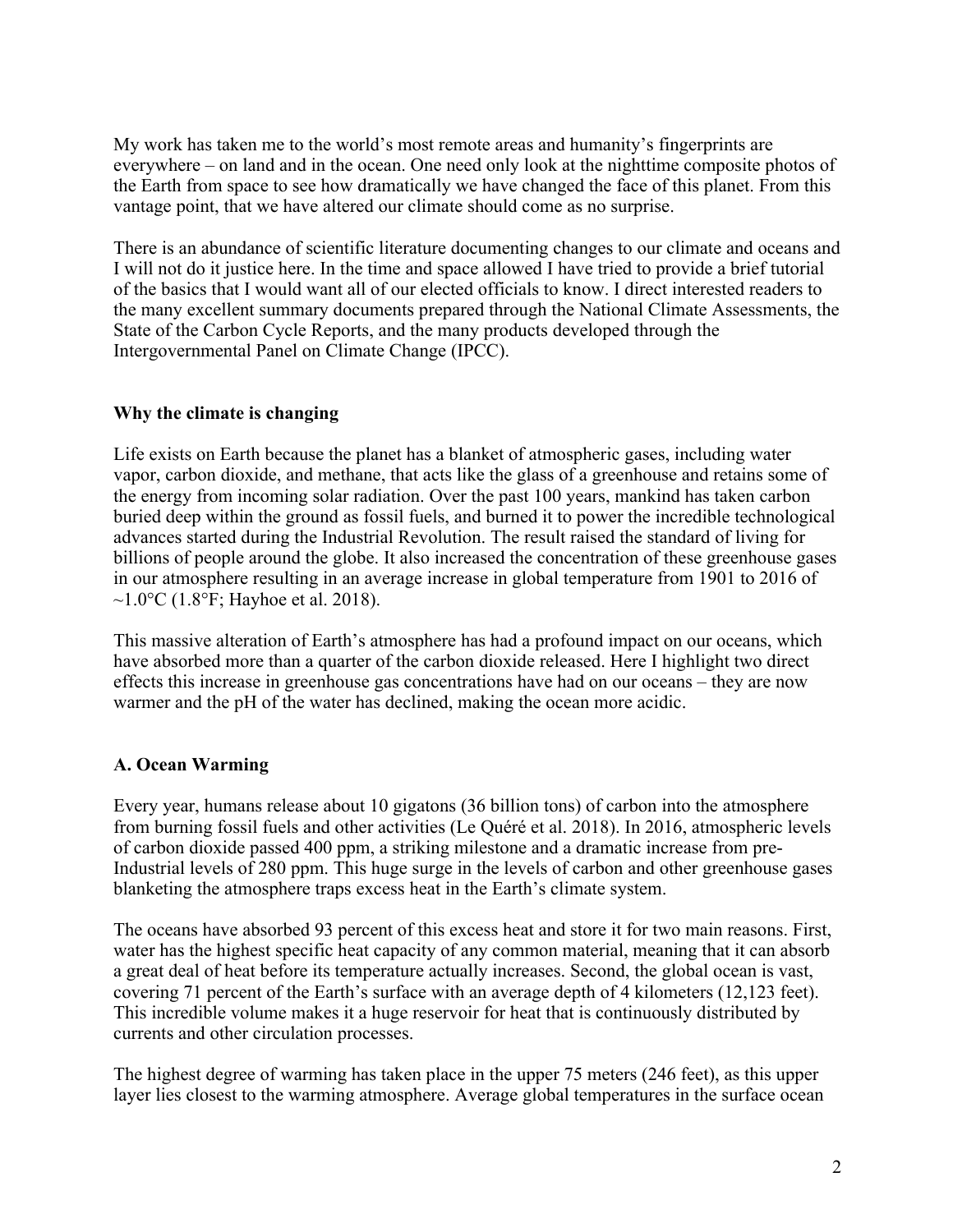have increased by  $0.7 \pm 0.08$  °C (1.3°  $\pm$  0.1°F) per century between 1900 and 2016 (Jewett and Romanou 2017). The upper ocean also mixes vigorously, distributing the heat it absorbs. As more energy enters Earth's climate system, heat penetrates deeper into the ocean. Warming at the poles is especially impactful because these are the sites of deep ocean water formation. The combination of ice formation and extreme cold makes the waters in the North Atlantic dense relative to surrounding waters. These dense waters sink carrying heat to the ocean's interior.

Most of the remaining 7 percent of this heat goes into melting sea ice, glaciers, ice caps, and warming the continent's land mass. Only a tiny fraction goes into warming the atmosphere, but even that is felt in rising global temperatures. The six warmest years on record have all occurred since 2010 (NOAA State of the Climate Report 2019). While there is much debate over the record of increasing air temperatures, the ocean does not have parking lots or heat island effects and yet still we see significant increases in temperature.

The complex interactions between continued greenhouse gas emissions, the resulting energy imbalance, and changes in ocean heat storage and transport will largely control the impacts of anthropogenic climate change. I focus on five critical impacts here – melting of sea ice, sea level rise and coastal flooding, changes in the distribution and migration of marine organisms, the decline of coral reefs and deoxygenation of the ocean.

# **1. Melting of sea ice**

The Arctic Ocean is important to the world's ecology, climate, and economy. Due to the shape of the planet, more incoming solar radiation concentrates at the equator than at the poles. The atmosphere and ocean currents address this energy imbalance by transporting heat away from the equator. This process has driven annual average temperatures in the Arctic to increase more than twice as fast as the global average, resulting in substantial loss of sea ice and glacial mass. Climate models using the IPCC "business as usual" scenario predict average Arctic temperatures will increase 7°C (45°F) by the year 2100.

Since 1979, the annual average extent of Arctic sea ice has decreased 3.5 to 4.1 percent per decade, including an 80 percent loss in summer sea ice volume (Comiso and Hall 2014; Vaughan et al. 2013). The melting of sea ice now starts 15 days earlier than it did in the past, and it is predicted that the Arctic will be nearly free of late-summer sea ice by the middle of this century (Taylor et al. 2017). Diminishing sea ice also further amplifies Arctic warming, because blue water will absorb more energy than white ice, thus creating a positive feedback loop between warming and continued ice loss.

The lack of summer Arctic sea ice is increasing seaside erosion, undercutting villages, and washing away infrastructure. Alaskans are being forced to change their hunting strategies and even the locations of whole communities. From 2010 to 2017, I made seven trips to Barrow, Alaska, the northern most village in the U.S. In that short time, the changes to the region and community have been profound including the impending destruction of the main road from Barrow to Point Barrow due to erosion from the sea.

The effect of sea ice loss is profound because it is a key part of polar ecosystems. Large blooms of algae occur at the ice edge and form the base of the Arctic Ocean food web (Arrigo 2014). As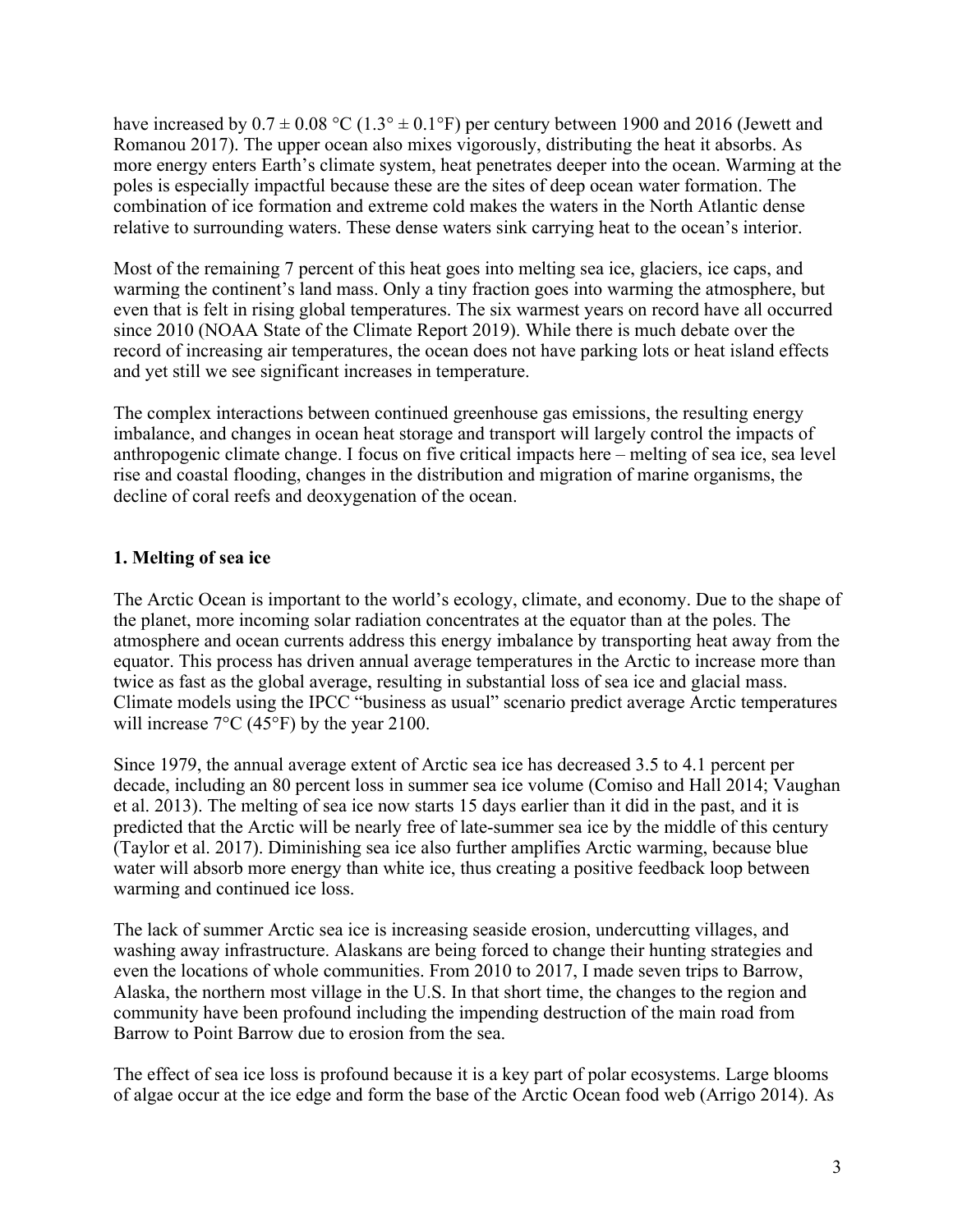ice coverage declines, the timing and location of the ice edge blooms change, as does critical habitat for more than a thousand species, including polar bears, seabirds, and seals. Many organisms hunt, give birth, migrate and shelter on ice, and the loss of ice is causing declines in a number of species (Laidre et al. 2015). As one example, walruses are moving farther from shore as the sea ice extent shrinks, and hunters from native Arctic communities that rely on them must now travel further across open water, threatening both people's safety and traditional ways of life.

Shrinking ice cover is also making the Arctic more accessible to shipping, with access by various countries and commercial entities. This brings both new opportunities and risks. The challenges that accompany greater access include protecting the border from new threats to national security, a heightened threat of oil spills and illegal fishing, and the need to update severely outdated nautical charts and put search and rescue plans in place.

# **2. Sea level rise and coastal flooding**

Sea level is rising as a result of warming ocean temperatures and the melting of ice on land, such as glaciers and ice sheets. Warming water temperatures contribute to sea level rise because of thermal expansion – warm water takes up more volume than cooler water. Since 1900, average sea level has risen by about 16 to 21 cm (7 to 8 inches) globally with about a third of the increase due to thermal expansion. Even more alarming than the amount is that nearly half of this increase has occurred since 1993. Sea level continues to rise at a rate of about one-eighth of an inch per year (Hayhoe et al. 2018).

The ultimate magnitude of sea level rise will vary based on how land ice responds to continued warming. Predictions for the century between 2000 and 2100 vary from one to four feet of sea level increase, with extreme increases of over eight feet if the Antarctic ice sheets collapse. If the ice sheet on Greenland were to melt, sea level could increase by an incredible 21 feet. These scenarios are unlikely, but I note that past increases have been larger and occurred more rapidly than expected. As a nation, we need to prepare for the worst.

There will be many consequences of higher sea levels. Destructive and deadly storm surges will reach farther inland, bringing more frequent flooding with high tides. These floods are disruptive and expensive. Today, nuisance flooding is estimated to be from 300 percent to 900 percent more frequent within U.S. coastal communities than 50 years ago (Sweet et al. 2014).

As ocean and atmospheric warming trends persist, sea level rise over the next centuries will ramp up to rates significantly higher than what we see today. Nearly 40 percent of people in the United States live in high-population-density coastal areas, where they will be subject to the flooding, shoreline erosion, and hazardous storms that come with rising sea levels. These impacts will also be felt globally – eight of the 10 largest cities in the world are near a coast as are four of the 10 largest cities in the U.S.

Specific locations will experience sea level rise differently based on local factors, such as subsidence and rebounding from natural geological processes, changes in regional ocean currents, and withdrawal of groundwater and fossil fuels. Sea level rise has already increased the frequency of flooding at high tide by a factor of 5 to 10 since the 1960s for several U.S. coastal communities. The frequency and extent of tidal flooding are expected to continue to increase in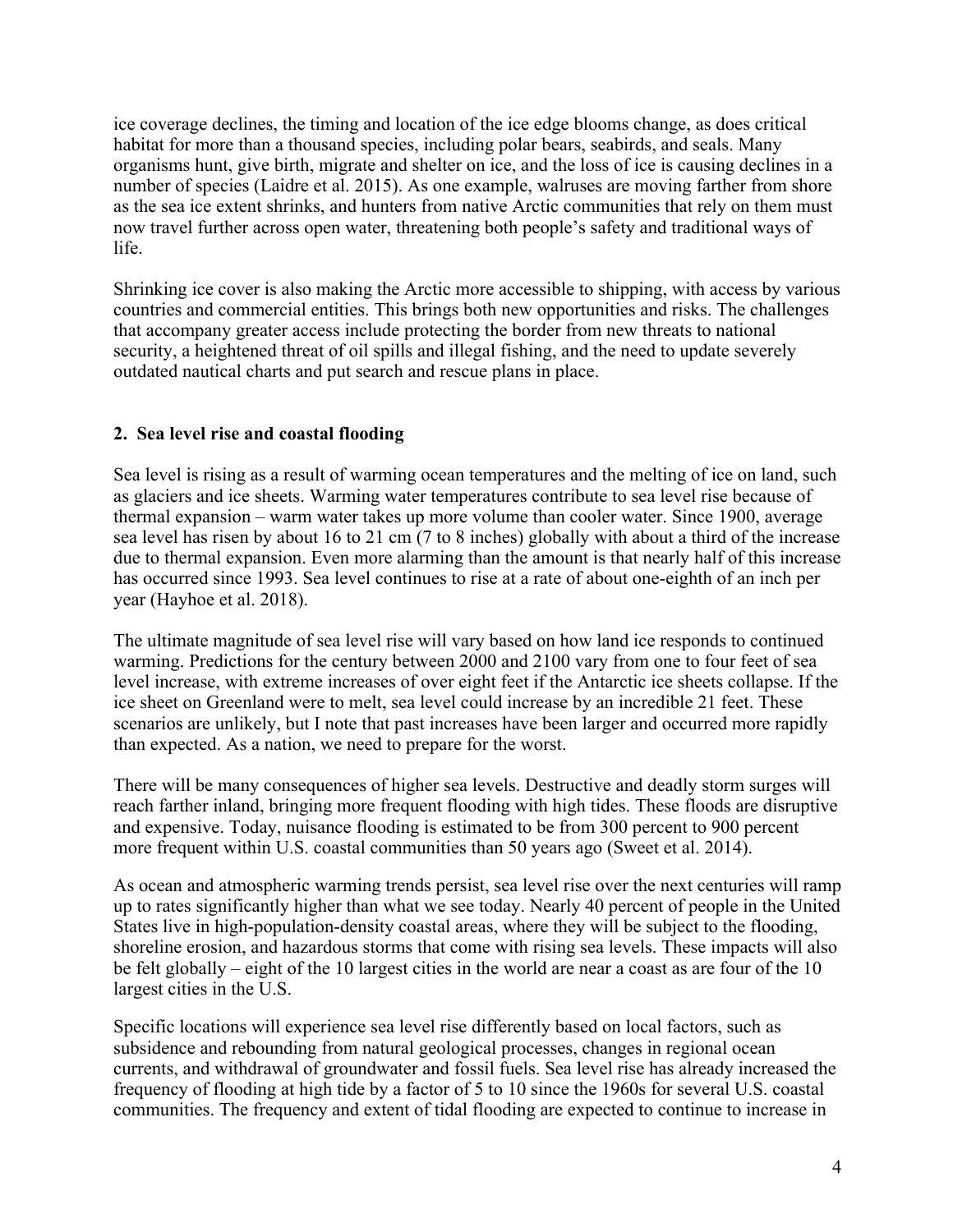the future and its anticipated that there will be more severe flooding associated with coastal storms, hurricanes and nor'easters (Sweet et al. 2014). The infrastructure essential for local and regional industries in urban environments will be threatened, including roads, bridges, oil and gas wells, and power plants.

## **3. Changes in the migration and distribution of marine organisms**

Increases in water temperatures and its associated effects have caused alterations to global patterns of ocean and atmospheric circulation, precipitation, and nutrients. Collectively, these effects are having a drastic impact on the abundance, diversity, and distribution of marine organisms – from the smallest bacteria to the largest fish.

Most of the life in the ocean is microscopic. While we cannot see these microorganisms without a microscopic, they produce half of the oxygen we breathe and form the base of ocean food webs. As most are single-celled organisms that can only drift in the water column, these vital plankton are highly vulnerable to ocean changes.

Broadly speaking, the ocean has two parts – a warmer, less dense layer at the surface that receives sunlight but has low nutrients (because the microorganisms have taken them all up) and a deep layer that is denser and colder, with no light but lots of nutrients (because decomposing organisms sink and release nutrients as they decompose). Rapid warming of surface water is increasing the temperature difference between these layers, increasing the stratification of the ocean and preventing the surface and deep water from mixing efficiently. As a result, most phytoplankton have a harder time staying near the sunlight that they need to grow, and the greater stratification restricts the delivery of nutrients phytoplankton need from the deep ocean.

These changes to the base of the ocean food web reverberate through other marine species including the fishing sector, which contributes over \$200 billion in economic activity each year and supports 1.6 million jobs (NOAA Fisheries 2017). The species this industry relies upon are changing as a result of warming waters. These shifts in species distributions are complicating fishery management by changing the nature of traditional fisheries and efforts to protect endangered species.

These shifts are especially prominent of the U.S. east coast. For example, surveys conducted by state and federal agencies have documented a number of shifts in distribution in fish, shellfish and other species along the mid-Atlantic with a trend toward poleward movement and/or movement to deeper cooler water (Lucey and Nye 2010). Recent research at Bigelow Laboratory shows that copepods (tiny crustacean that eat phytoplankton and are then eaten by higher organisms) are less viable if grown in warmer waters. Shrinking copepod populations will threaten numerous marine species that rely on them for nutrition, including the endangered North Atlantic right whale. As another example, surf clams, an important fishery in the Mid-Atlantic region, have migrated to deeper waters at the southern edge of their range, causing regulatory issues for this industry (Weinberg 2005).

I have provided a few examples of shifts in the distribution of organisms but I note that detecting and quantifying these changes are a challenge because each species within a community may response differently due to differences in their life history, where they live, and what they eat.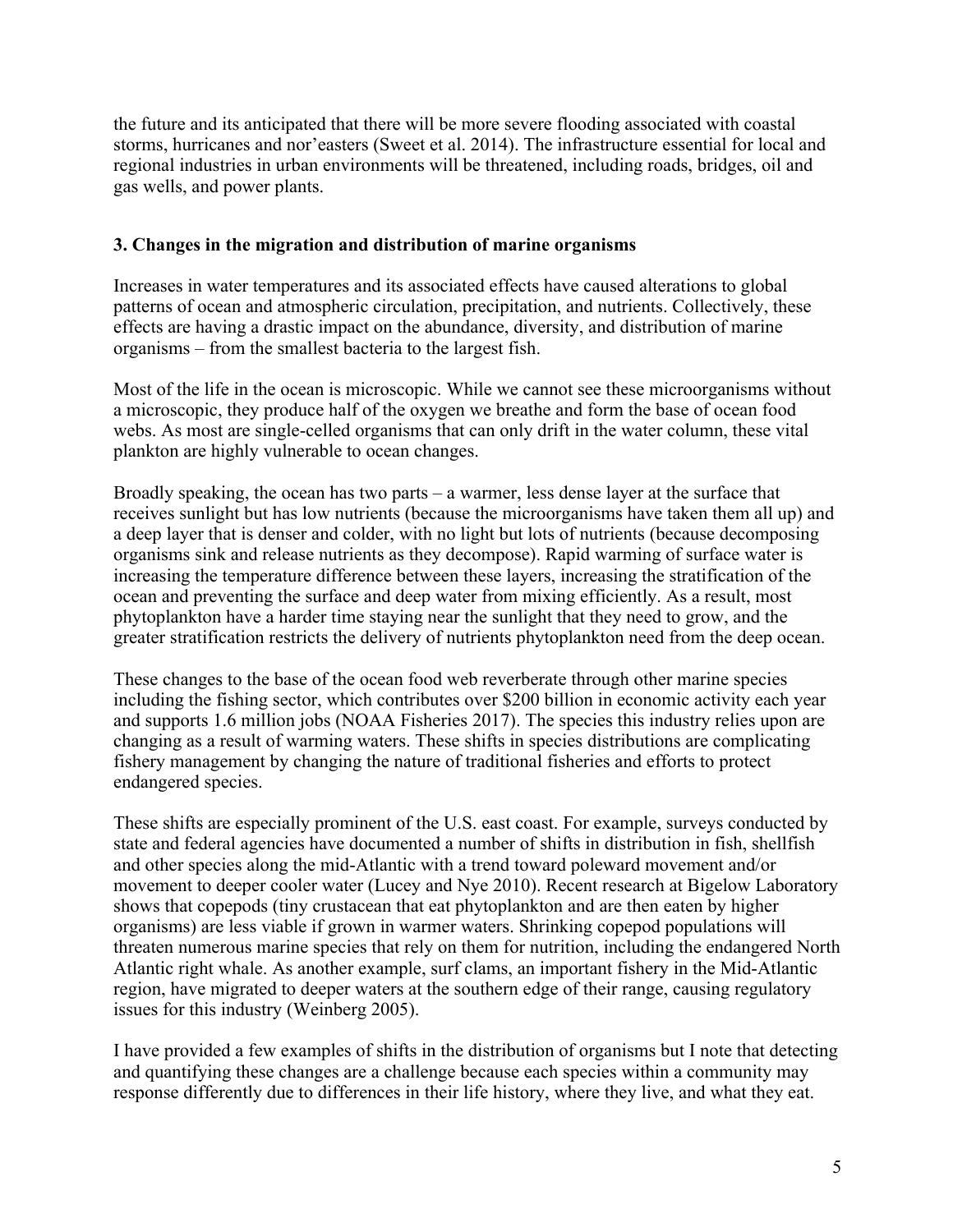Organisms also vary with respect to the outside forces that affect them such as fishing, destruction of their habitat or pollution. Due to this complexity, detecting and understanding shifts in species and populations requires a commitment to long-term monitoring programs, which have historically been very difficult to maintain.

# **4. Coral reef decline**

Coral reefs are the foundations of many tropical ecosystems. Temperature is a powerful controlling variable for the health and location of coral reefs, and many exist at or near their upper temperature limit (Schoepf et al. 2015). As a result, ocean warming has had a devastating effect on coral reefs around the world. When corals are exposed to waters even slightly above their temperature maximum, they can release the symbiotic algae, called zooxanthellae, that live within their tissues. This process is known as bleaching because of the stark white color it turns corals. The symbiotic algae provide vital nutrients to the coral, and so bleaching often kills them.

During the last 30 years, there have been several global-scale coral bleaching events (in 1987, 1998, 2005, and 2015–2016) that have resulted in a dramatic reduction of live coral. This puts the entire community of plants and animals that rely on the reefs in jeopardy. In the United States, mass bleaching events and outbreaks of coral diseases have occurred in the waters off Florida, Hawaii, Puerto Rico, the U.S. Virgin Islands, and the U.S.-Affiliated Pacific Islands (Miller et al. 2009; Rogers and Muller 2012).

In addition to the direct physiological stress of elevated temperatures, ocean warming also increases the incidence of coral disease, and ocean acidification affects the ability of corals to produce their calcium carbonate structures (discussed further in section B below). When these effects compromise reef-building corals, the entire reef ecosystem becomes threatened (Jones et al. 2004). This includes a vast number of invertebrates and fish, organisms that many coastal communities depend on for subsistence. Corals also provide storm protection to coastal ecosystems and can form the basis of local or regional tourism economies (Prachett et al. 2008).

# **5. Low oxygen**

Oxygen makes up 21 percent of the air we breathe and supports life on Earth, and half of this oxygen was produced by phytoplankton in the ocean. In water, oxygen exists in a dissolved form and acts as a limiting resource that controls the growth of many marine species. One consequence of climate change is the loss of oxygen from the oceans, known as ocean deoxygenation.

Levels of oxygen in the ocean depend on a balance between oxygen production through phytoplankton photosynthesis, depletion through respiration by animals, and physical mixing processes. Climate change is shifting this balance in several ways. At the most fundamental level, warmer water holds less oxygen than cold. As the oceans warm, they lose their ability to physically hold oxygen.

In addition, the surface ocean is warming fastest due to its proximity to the atmosphere. This makes the surface water less dense and less able to mix with the colder, denser water below,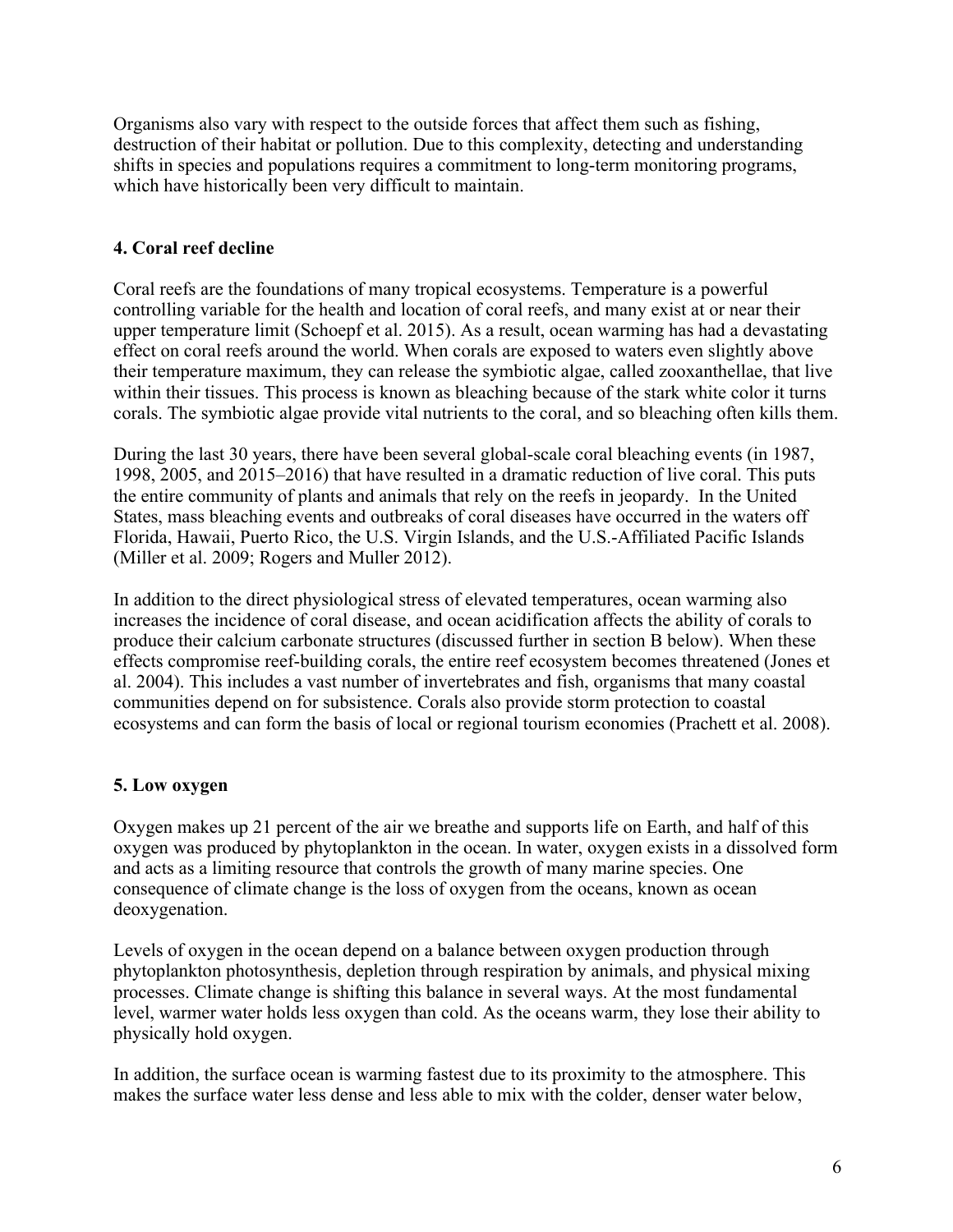limiting the distribution of oxygen. At the same time, global ocean circulation patterns are shifting with climate change. Slower circulation and more upwelling of oxygen-poor deep water are further decreasing oxygen levels in the ocean.

Long-term monitoring efforts reveal that oxygen concentrations have declined during the 20th century, and the IPCC 5th Assessment Report predicts that they will decrease 3-6 percent during the 21st century due to ocean surface warming. In coastal regions, low oxygen is a particularly devastating problem and dead zones where most organisms cannot live because of insufficient oxygen have been reported for more than 479 systems and their numbers have doubled every decade since the 1960s (Diaz and Rosenberg 2008).

This decline will be particularly impactful in hypoxic and suboxic areas of the ocean where oxygen is already in low concentrations. In hypoxic areas, oxygen is so low that it is detrimental to most organisms. In suboxic areas, oxygen levels are so low that most life cannot be sustained and water chemistry is severely altered. Oxygen minimum zones are severely oxygen-depleted waters that underlie productive surface waters and comprise eight percent of the global ocean (Paulmier and Ruiz-Pino 2009). These zones are expanding through the globe's tropical ocean basins and the subarctic Pacific Ocean, compressing the habitat available to marine species around the globe. A mere 1°C warming in the upper ocean, less than predicted by even optimistic warming scenarios, will increase hypoxic areas by 10 percent and triple suboxic areas (Deutsch et al 2011).

Changes to biological processes are also contributing to this issue. Warmer water temperatures increase oxygen demand from organisms, leading to the faster depletion of available oxygen and threats to a vast range of species, including those that comprise valuable fisheries. For example, off the coast of California, waters between 200 and 300 meters have lost 20-30 percent of their oxygen in the last 25 years (Bograd et al. 2008), threatening important fisheries. In the tropical Atlantic Ocean, the vertical habitat of tuna and blue marlin reduced by 15 percent between 1960 and 2010 due to expanding oxygen minimum zones (Stramma et al. 2012; Schmitko et al. 2017).

## **B. Ocean Acidification**

In addition to warming, excess carbon dioxide in the atmosphere has a direct and independent effect on the chemistry of the ocean. Ocean acidification is the process of carbon dioxide being absorbed by the oceans and causing significant changes to seawater chemistry. Global chemical processes keep gasses in the ocean and the atmosphere in equilibrium. While humans have drastically increased the amount of carbon dioxide in the atmosphere, the ocean has been working to keep up. About a quarter of the carbon dioxide we generate through industrial activity ends up in the ocean, and the resulting change in chemistry has caused the surface ocean to become 30 percent more acidic. This has occurred at a rate at least 10 times faster than any natural acidification event in the past, and affects everything from chemical processes to sea life.

When carbon dioxide in the atmosphere dissolves in seawater, it changes three aspects of ocean chemistry. First, it increases levels of dissolved carbon dioxide and bicarbonate ions, which are the fuel for photosynthesis in phytoplankton and plants. Second, it increases the concentration of free hydrogen ions, which makes the water more acidic. Third, it reduces the concentration of carbonate ions. Carbonate is critical to many marine organisms, which use the mineral calcium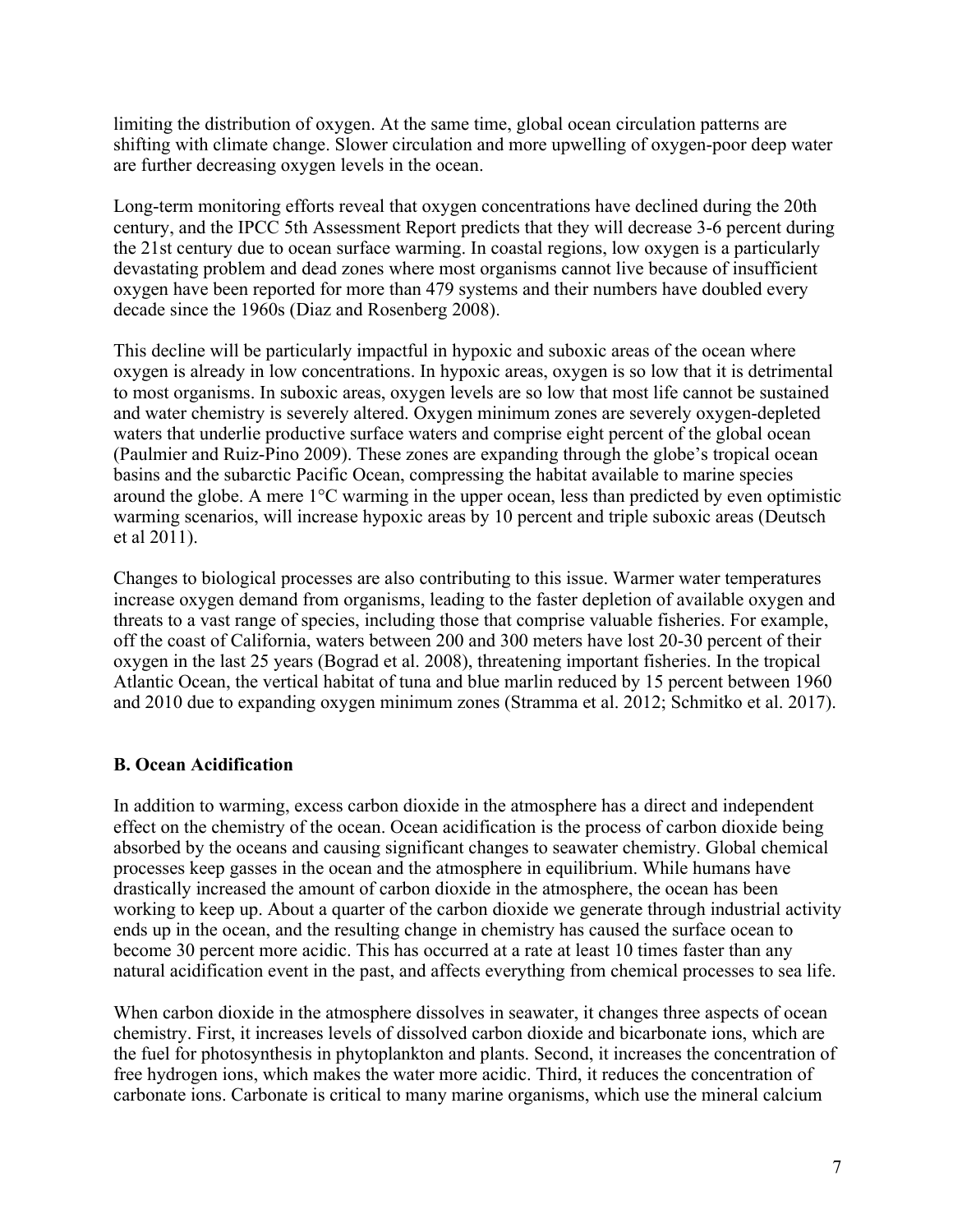carbonate to form their shells or skeletons. For some species, rising temperatures and decreasing oxygen levels in the ocean may exacerbate the effects of ocean acidification.

The cold temperature of high latitude ecosystems results in great carbon dioxide solubility making polar regions highly vulnerable to ocean acidification. Sea ice loss is causing Arctic waters to acidify faster than expected. Further, acidification along the United States coast is greater than the global average for a number of reasons, including the natural upwelling of acidic waters off the Pacific Northwest and California coasts, changes to freshwater inputs in the Gulf of Maine, and anthropogenic nutrient input into urban estuaries. Here I'll focus on two major consequences of ocean acidification – changes to the ocean carbon cycle and the impact on organisms and the industries built around them including fisheries and aquaculture

## **1. Changes to the ocean carbon cycle**

Carbon is recycled and reused through biological and physical ocean processes including photosynthesis, respiration by animals, and mixing. The carbon cycle drives important biogeochemical processes that shape the character of the global ocean and planet as a whole. When organisms die, they sink, bringing the carbon that composes their bodies into the deep ocean. This is referred to as the biological pump because it pumps carbon from the surface to the deep ocean and can sequester carbon away for hundreds of years. The oceans are by far the largest carbon sink, or storage reservoir, in the world.

The combined effect of ocean warming and acidification lowers the ability of the ocean to take up additional carbon dioxide in three general ways. First, as noted above, warmer water can simply hold less gas than colder water. Second, the warmer water in the surface ocean becomes, the more stratified the water column will be. Greater stratification reduces mixing and so reduces the ability for carbon dioxide dissolved in surface water to be mixed into deeper waters. Third, it is generally harder for organisms to build shells out of calcium carbonate in more acidic waters. This means that phytoplankton that build shells (such as coccolithophores), and are therefore heavier and so sink faster, are at a disadvantage. As the ocean continues to acidify, any selection away from organisms that build shells and towards organisms that do not, will likely weaken the biological pump and decrease the transport of carbon into the deep ocean as phytoplankton die. These effects are already being seen and the oceans are becoming less able to absorb carbon dioxide (e.g. Khatiwala et al. 2016).

## **2. Threats to organisms, including fisheries and aquaculture**

The impacts of ocean acidification are diverse. Although certain species are favored by more acidic waters, ocean acidification appears to negatively impact more marine species than it helps. Organisms that use carbonate minerals to build skeletons or shells struggle with this basic function in more acidic waters. Organisms like clams, mussels, and phytoplankton that use calcium carbonate to build shells and other structures are important in environments and economies around the globe. Under the IPCC low emissions scenario, seven to 12 percent of calcifying species would be significantly affected by lowering pH, and 21 to 32 percent of calcifying species would be impacted under the high emissions scenario (Azevedo et al. 2015).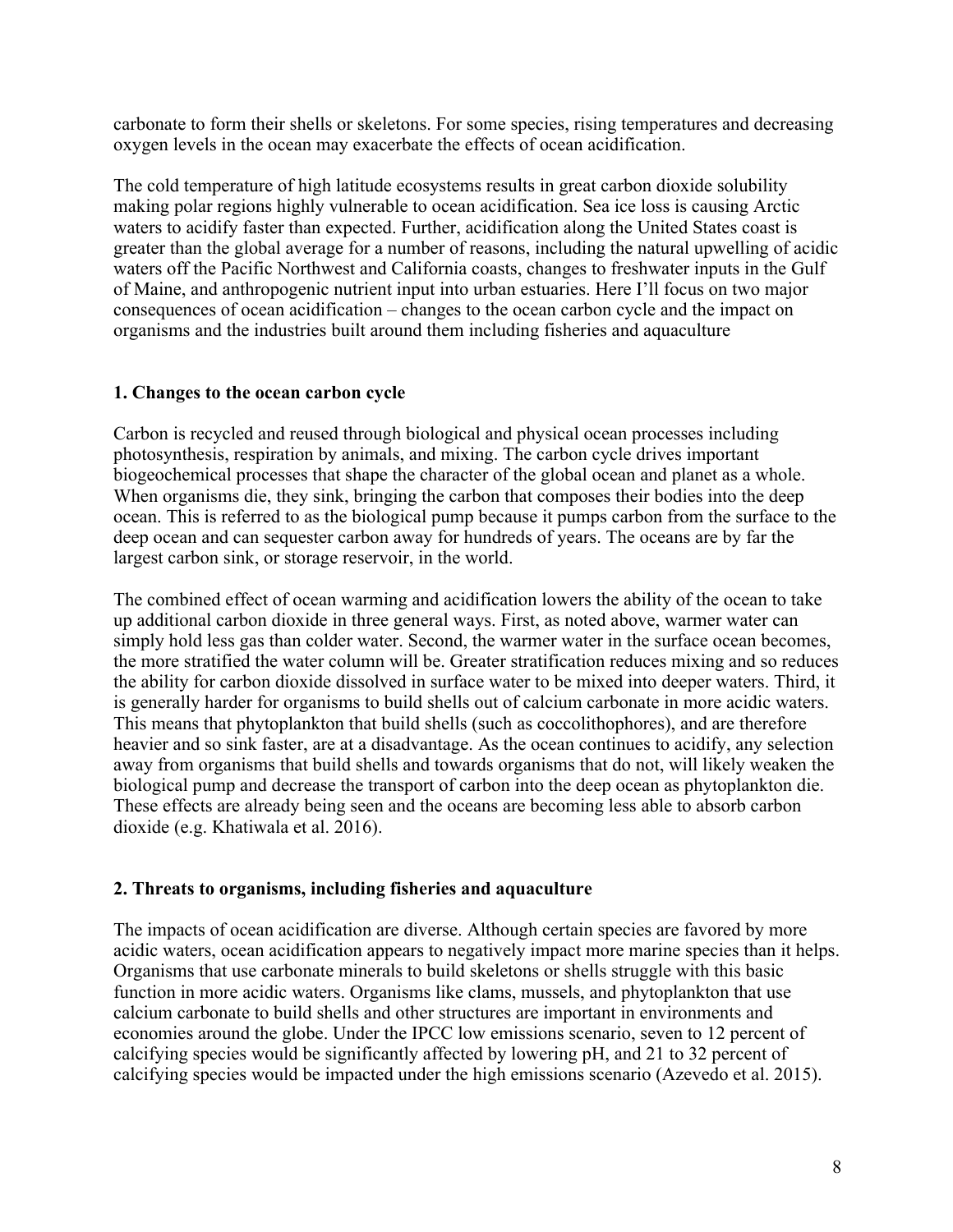Ocean acidification also appears to favor some toxic phytoplankton species that form harmful algal blooms, allowing them to become more abundant in changing ecosystems. Including freshwater and marine ecosystems, harmful algal blooms are a significant environmental problem in all 50 states (EPA).

Entire coral reef ecosystems are also severely threatened by ocean acidification. Corals depend on calcium carbonate to build their exoskeletons, and acidification impedes this process. The acidic water also literally dissolves coral structures, and the bulk of a coral reef itself. Many reefs around the world are dissolving faster than they can build themselves back up. In addition to forming the foundations of ecosystems, corals also provide storm protection to coastal ecosystems and can form the basis of local or regional tourism economies. By the end of this century, the loss in recreation from coral reefs in U.S. is expected to reach \$140 billion (Pershing et al. 2018).

Some of the animals at risk from acidification also comprise lucrative fisheries in the U.S., like lobsters in the Northeast and squid in California. These animals are physically compromised by acidification, and they may find it harder to get the food they need in acidifying oceans. Acidification impairs the senses of some fish and invertebrates, causing them to misinterpret cues from predators and engage in risky behaviors, like swimming far from home. Damage to key phytoplankton and zooplankton species can reverberate through entire food webs, affecting the fisheries that they support.

The U.S. aquaculture industry is already shifting in response to ocean acidification. Larval shellfish cannot build shells under high acidity, and high mortality rates have afflicted the Pacific Northwest's \$270 million shellfish industry since 2005. The poor conditions have prompted some shellfish aquaculture facilities to relocate. In Maine, some shellfish farmers are also growing kelp in an effort to improve local water quality and the health of their stocks.

# **Concluding thoughts**

Climate change is bringing societal disruption on a global scale. As with any disruption, there will be winners and losers. Our challenge as a nation moving forward is to reduce the risks of climate change while capitalizing on its benefits, and I believe there will be plenty of both. The nation who will own the future will be the one that *invests* in the science of climate change so that decisions are based on sound data, that educates its citizen on ways to *mitigate* its effects, and that *adapts* to the new reality we all face. Here I will focus on the investments needed in the science.

The ultimate cause of climate change is the burning of fossil fuels and the resulting release of greenhouse gases. There has been much talk about reducing greenhouse gas emissions and as a nation we need to make this a priority. At Bigelow we occupy a Platinum LEED certified laboratory building that is cost effective to run and have a residence powered by a solar array. Supporting programs to advance the science and reduce the cost of green technology is critical to our country's future. I believe it is too late, however, to rely solely on this approach to mitigate severe climate disruption. The carbon ship has left the dock and humanity has shown little commitment to taking it back into port.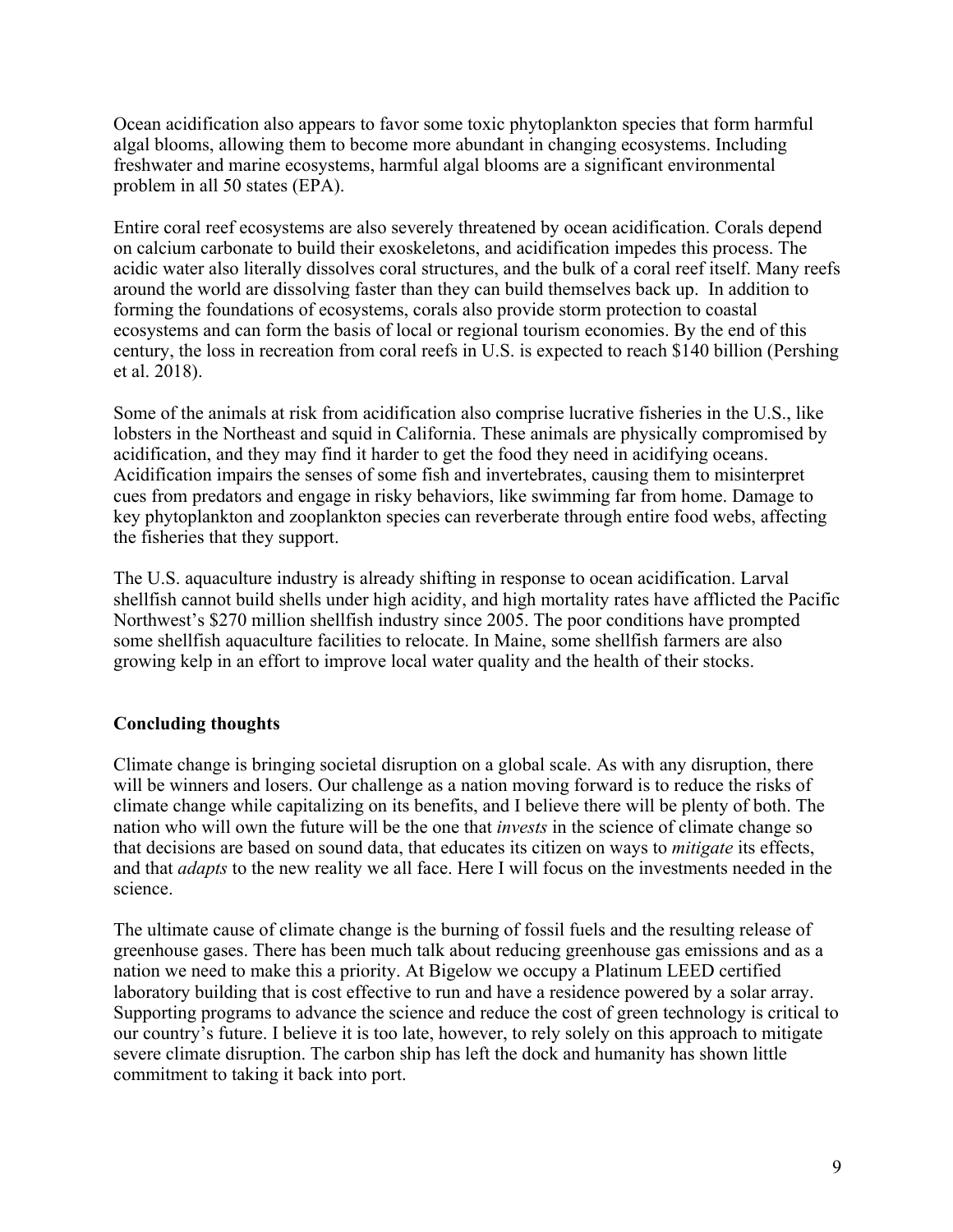There is no doubt in my mind that to limit the effects of climate change, humanity will geoengineer the planet. This could take many forms including seeding the atmosphere with reflective particles, ocean fertilization, or large-scale industrial carbon sequestration. I do not advocate for this approach but fear that we will quickly reach a point where it will seem inevitable. When that time comes, and I fear it will come soon, we need the scientific data to maximize the chance of success and limit the many risk. We will also need an international regulatory and ethical framework to protect the humanity it seeks to serve.

With respect to the science, we need to dramatically increase our investments in understanding our own planet if we are to succeed. The National Science Foundation (NSF) is the federal agency that supports basic research across all science and engineering disciplines. I believe NSF is our secret sauce and the reason the US has been a leader in science and technology on this planet. This foundational research supports the many other mission agencies that address ocean issues, the National Oceanographic and Atmospheric Administration and National Aeronautics and Space Administration being two of the most important. As director of the Division of Ocean Science at NSF, I managed a budget of \$356M and was responsible for basic research across all scientific disciplines. This is a lot of money until one considers that it is only about a dollar per person in this this country. Considering the importance of understanding how the ocean works and the rapid changes we see in the world, it is not nearly enough. This country must increase its investments in basic and applied research at the federal, state, and local level if it is to efficiently understand and mitigate the problems we are facing and it needs to do it now.

Climate change is a global issue and its root causes will only be addressed through international cooperation. Just as it took an international effort to synthesize and build scientific consensus around climate change through the IPCC, so will it take an international effort to regulate and control geoengineering with all of its many risks. Any regulations will need to be built on a foundation of an ethical framework. As the recent birth of two babies born with edited genomes has shown, there are real dangers when scientific capabilities get ahead of established standards for its ethical use.

In conclusion, despite the doom and gloom of the proceeding pages, I am optimistic about our future. We live in a time of rapid scientific advancement where each of us is able to access much of the collective knowledge of humanity on our cellphone. That so many scientists around the world, a group of people trained to be skeptical, hypercritical, and, dare I say, argumentative, have found a way to reach consensus and to speak with one voice on climate change is another reason to hope. Through my work at the Bigelow Laboratory for Ocean Sciences, I interact daily with brilliant scientists that are thinking outside of the box, students committed to changing the world, people of wealth who are stepping in to support innovation, and my fellow citizens who care enough to show up for talks, beach clean ups, and recycling events. The will is there and we will find the solutions we need but the time to act is now. As I have said many times – I believe in science, I believe in this county and I believe in good old-fashioned American ingenuity.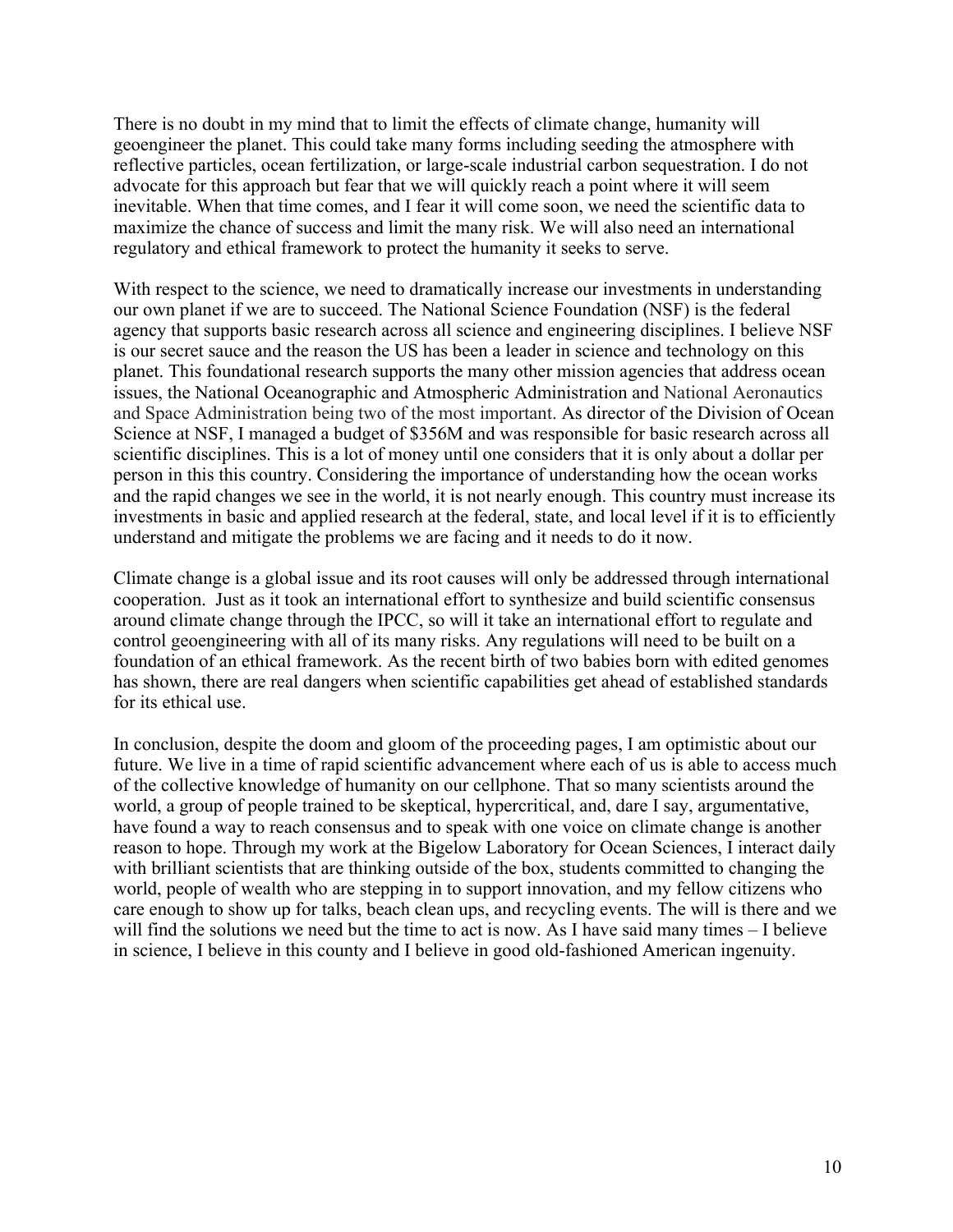## **Citations**

Arrigo KR, 2014. Sea ice ecosystems. Annual Review of Marine Science. 6:13.1–13.29. doi 10.1146/annurev-marine-010213-135103.

Azevedo, LB, AM DeSchryver, AJ Hendriks, MAJ Huijbregts. 2015. Calcifying species sensitivity distributions for ocean acidification. Environmental Science and Technology. 49(3): 1495-1500. doi:10.1021/es505485m.

Bograd, SJ, CG Castro, E DiLorenzo, DM Palacios, H Bailey, W Gilly, and FP Chavez. 2008. Oxygen declines and the shoaling of the hypoxic boundary in the California Current. Geophysical Research Letters. 35(12): L12607. doi:10.1029/2008gl034185.

Comiso, JC and DK Hall. 2014. Climate Trends. In: *The Arctic as Observed from Space*. Wiley Interdisciplinary Reviews: Climate Change. 5: 389-409. Doi:10.1002/wcc.277.

Deutsch, C, H Brix, T Ito, H Frenzel, and L Thompson. 2011. Climate-forced variability of ocean hypoxia. Science. 33: 336-339.

Diaz, RJ and R Rosenberg. 2008. Spreading dead zones and consequences for marine ecosystems. Science. 321(5891): 926-929.

Hayhoe, K, DJ Wuebbles, DR Easterling, DW Fahey, S Doherty, et al. 2018: Our Changing Climate. In: *Impacts, Risks, and Adaptation in the United States: Fourth National Climate Assessment, Volume II.* Reidmiller, DR, CW Avery, D. Easterling, KE Kunkel, KLM Lewis, TK Maycock, and BC Stewart, Eds. U.S. Global Change Research Program, Washington, DC, USA, pp. 72–144. doi: 10.7930/NCA4.2018.CH2.

Jewett, L and A Romanou. 2017: Ocean acidification and other ocean changes. In: *Climate Science Special Report: Fourth National Climate Assessment, Volume I*, Wuebbles, DJ, DW Fahey, KA Hibbard, DJ Dokken, BC Stewart, and TK Maycock, Eds. U.S. Global Change Research Program, Washington, DC, USA, 364-392. http://dx.doi.org/10.7930/J0QV3JQB.

Jones, GP, MI McCormick, M Srinivasan and JV Eagle. 2004. Coral decline threatens fish biodiversity in marine reserves. Proceedings of the National Academy of Sciences of the United States of America. 101(21): 8251-8253.

Khatiwala, S, F Primeau, and T Hall. 2016. Reconstruction of the history of anthropogenic CO2 concentrations in the ocean. Nature. 462: 346-349.

Laidre, K, H. Stern, M. Kovacs, L Lowry, SE Moore, et al. 2015: Arctic marine mammal population status, sea ice habitat loss, and conservation recommendations for the 21st century. Conservation Biology*.* 29 (3): 724-737. http:// dx.doi.org/10.1111/cobi.12474.

Le Quéré, C, RM Andrew, P Friedlingstein, S Sitch, J Hauck, et al. 2018. Earth System Science Data. 10: 1-54. doi: 10.5194/essd-10-2141-2018.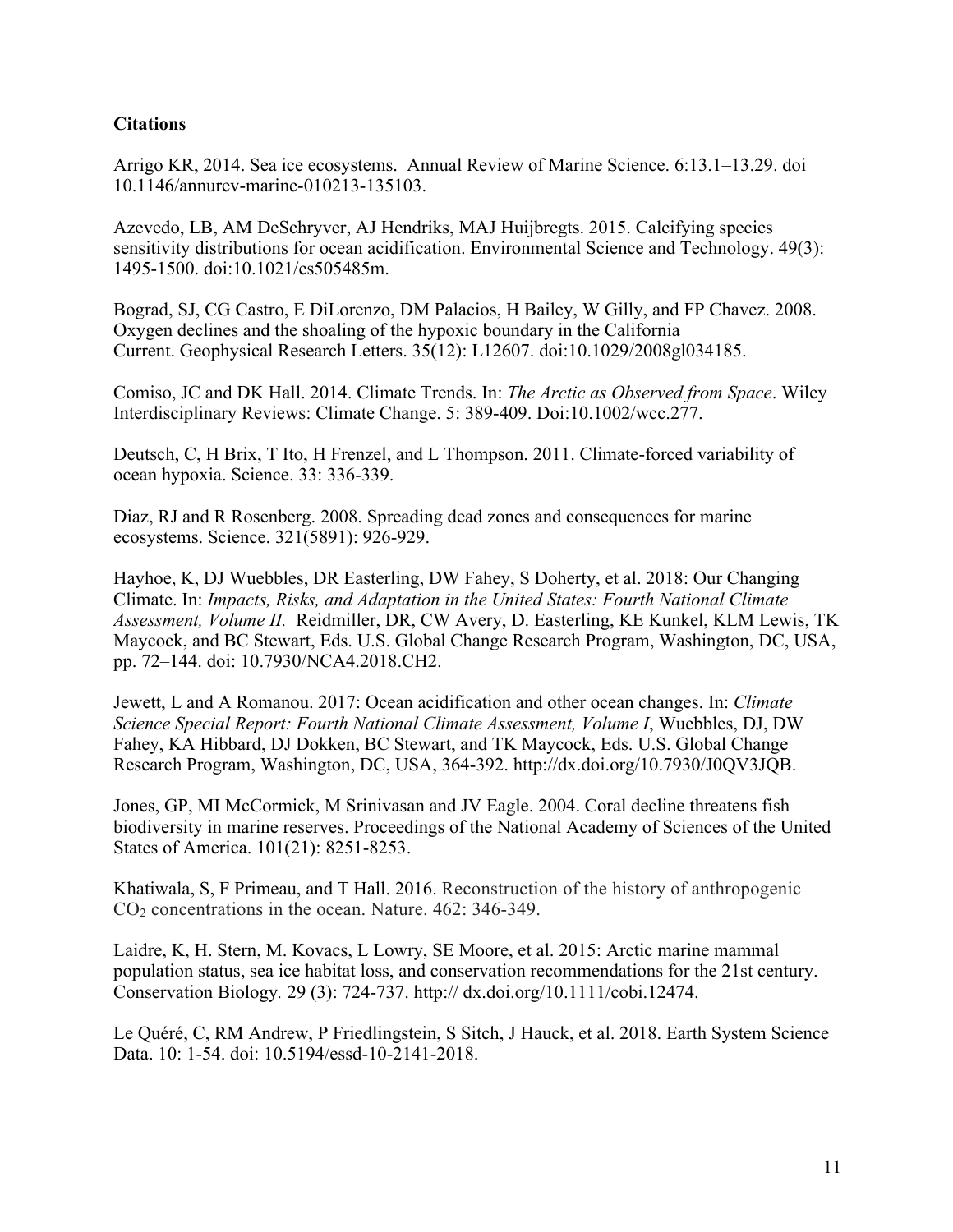Lucey, SM and JA Nye, 2010. Shifting species assemblages in the Northeast US continental shelf large marine ecosystem. Marine Ecology Progress Series. 415: 23-33.

Miller, J, E Muller, C Rogers, R Waara, A Atkinson, KRT Whelan, M Patterson, and B Witcher. 2009. Coral disease following massive bleaching in 2005 causes 60% decline in coral cover on reefs in the US Virgin Islands. Coral Reefs. 28 (4): 925-937. doi.org/10.1007/s00338-009-0531-7

NOAA State of the Climate: Global Climate Report for Annual 2017. National Centers for Environmental Information, published online January 2018, retrieved on February 4, 2019 from https://www.ncdc.noaa.gov/sotc/global/201713.

NOAA Fisheries, 2017: Fisheries Economics of the United States, 2015. NOAA Technical Memorandum NMFS-F/SPO-170. NOAA National Marine Fisheries Service, Office of Science and Technology, Silver Spring, MD, pp 245.

Paulmier, A and D Ruiz-Pino. 2009. Oxygen minimum zones (OMZs) in the modern ocean. Progress in Oceanography. 80(3): 13-128.

Pershing, AJ, RB Griffis, EB Jewett, CT Armstrong, JF Bruno, et al. 2018: Oceans and Marine Resources. In *Impacts, Risks, and Adaptation in the United States: Fourth National Climate Assessment, Volume II*, Reidmiller, DR, CW Avery, D. Easterling, KE Kunkel, KLM Lewis, TK Maycock, and BC Stewart, Eds. U.S. Global Change Research Program, Washington, DC, USA, pp. 353–390. doi: 10.7930/NCA4.2018.CH9.

Pratchett, MS, PL Munday, SK Wilson, MAJ Graham, JE Cinner, DR Bellwood, GP Jones, NVC Polunin, and TR McClanahan. 2008. Effects of climate-induced coral bleaching in coral-reef fishes: Ecological and economic consequences. Oceanography and Marine Biology: An Annual Review. 46: 251-296.

Rogers, CS and EM Muller. 2012. Bleaching, disease and recovery in the threatened scleractinian coral *Acropora palmata* in St. John, US Virgin Islands: 2003–2010. Coral Reefs. 31(3): 807-819. doi. org/10.1007/s00338-012-0898-8

Schmidtko, S, L Stramma, and M. Visbeck. 2017. Decline in global oxygen content during the past five decades. Nature. 542: 355-339.

Schoepf, V, M Stat, JL Falter, MT McCulloch. 2015. Limits to the thermal tolerance of corals adapted to a highly fluctuating, naturally extreme temperature environment. Scientific Reports. 5: 17639. doi: 10.1038/srep17639

Sweet, W, J Park, J Marra, C Zervas, and S Gill. 2014. Sea level rise and nuisance flood frequency changes around the United States. NOAA Technical Report NOS CO-OPS 073. 58 pg.

Stramma, L, ED Prince, S Schmidtko, J Luo, JP Hoolihan, M Visbeck, DWR Wallace, P Brandt, and A Körtzinger. 2012. Expansion of oxygen minimum zones may reduce available habitat for tropical pelagic fishes. Nature Climate Change. 2: 33–37.